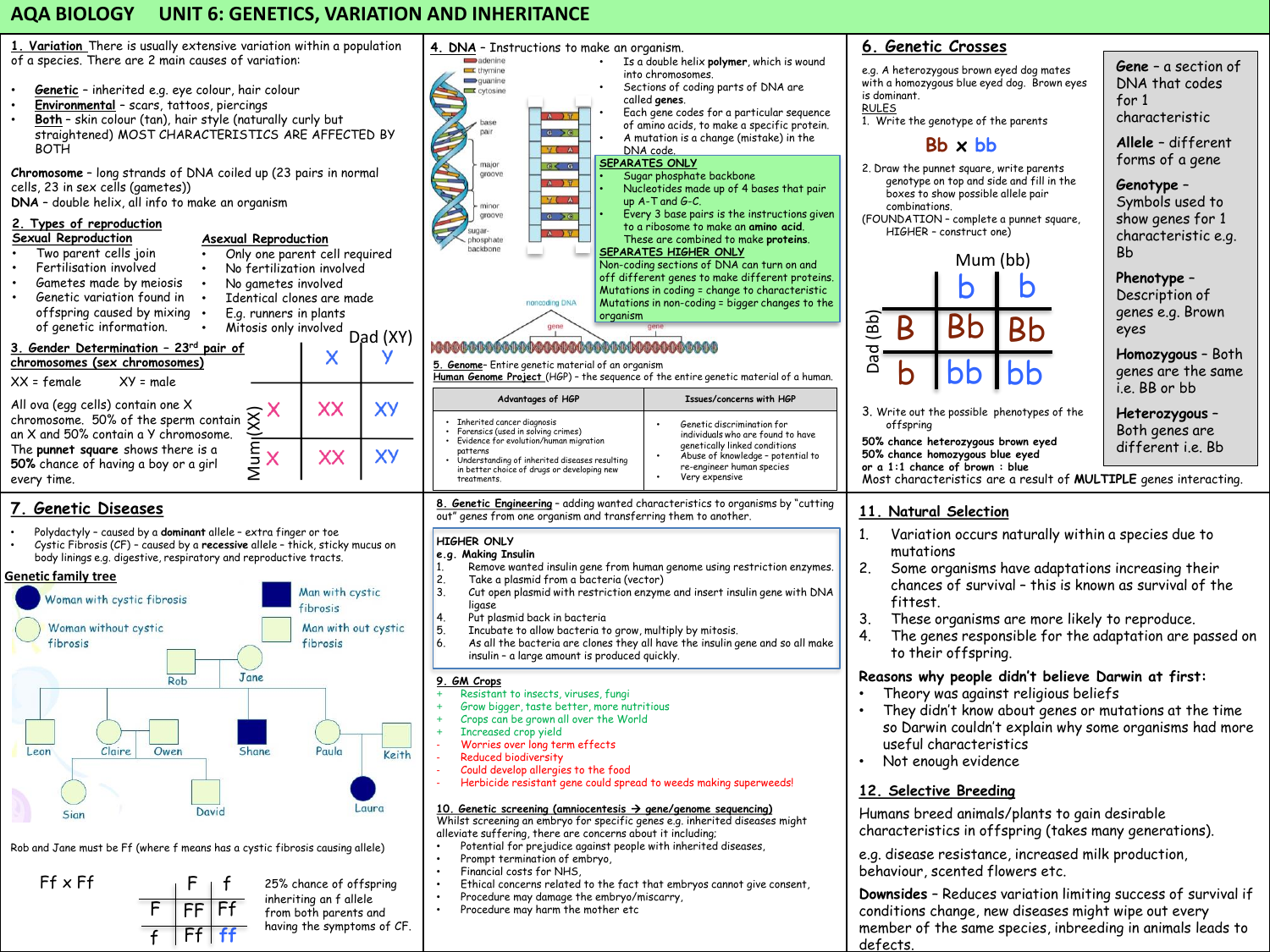# **AQA BIOLOGY UNIT 6: GENETICS, VARIATION AND INHERITANCE**

### **13. Evidence for evolution - fossils**

Fossils are made from parts of organisms or imprints they have made whilst alive. Usually one or more conditions required for decay are absent and so parts are preserved.

- Bones and teeth
- Minerals that have replaced bone and tissue in rock
- Organisms trapped in amber, ice, peat or tar where decay cannot occur due to temperature, lack of oxygen and/or acidity.
- Burrows, tracks, where organisms have laid

Softer body parts such as tissue, muscle etc. **decay** if conditions are suitable. As many early life forms were soft bodied, we have little evidence for how life began on Earth.

### **Fossil record**

- Collection of fossils that show evolution of an organism over many years. Usually incomplete as most organisms don't become fossils, fossils melt
- underground due to Earth movement, not been found yet.
- Usually need to comment on changes over time e.g. shape, length or number of bones.



## **14. Evidence for evolution – antibiotic resistant bacteria**

Bacteria evolve rapidly because they reproduce at a faster rate. Some bacteria have evolved to become resistant to antibiotics:



- 1. High number of bacteria. A few of them are resistant to antibiotics due to a mutation in their DNA.
- 2. Antibiotics kill bacteria causing the illness, as well as good bacteria protecting the body from infection.
- 3. The resistant bacteria now have preferred conditions to grow and take over because they are no longer in competition with the other bacteria.
- 4. They survive and reproduce (survival of the fittest).
- 5. All the bacteria present are antibiotic resistant and they can even transfer their drug-resistance to other bacteria.

To reduce the rate of development of resistant strains :

- Doctors must not prescribe antibiotics for non-serious or non-bacterial infections.
- Patients must complete the full course of antibiotics.
- Agricultural use of antibiotic (e.g. in chickens) must be restricted.

The development of new antibiotics is costly and slow and is unlikely to keep up with the emergence of new resistant strains of bacteria.

### **15. Extinction -** Living things become extinct because:

- Habitat changes not adapted to survive
- New predator not adapted to get away or hide
- Disease lack of immunity
- New, more successful competitor better adapted species will get food, space, water etc.

## **16. Classification**

| Carl Linnaeus                                                                                                                                                                                                 | Carl Woese                                                                                                                                                                                                                                                                                                                                                                           |
|---------------------------------------------------------------------------------------------------------------------------------------------------------------------------------------------------------------|--------------------------------------------------------------------------------------------------------------------------------------------------------------------------------------------------------------------------------------------------------------------------------------------------------------------------------------------------------------------------------------|
| Grouped according<br>to characteristics<br>and structures that<br>make up organisms.<br>Kingdom, Phylum,<br>Class, Order,<br>Family, Genus,<br><b>Species</b>                                                 | • Three-domain system (added above the kingdom<br>classification)<br>Based on a better understanding of internal<br>structures (due to better microscopes) and new<br>chemical analysis techniques that prove some<br>species aren't as closely related as once thought.<br>Archaea - primitive bacteria<br>Bacteria - true bacteria<br>Eukaryota - fungi, animals, plants, protists |
| Organisms are named<br>using binomial system<br>(genus and species name<br>in Latin).<br>Evolutionary trees<br>show common ancestors<br>. The more recent the<br>common ancestor, the<br>more closely related | Most recent<br>common ancestor<br>$\frac{1}{2}A$ 70<br>B<br>А<br>R<br>Most recent<br>common ancestor<br>of $A, B, C, D, E$ E<br>D<br>Root<br>F                                                                                                                                                                                                                                       |
| they are.                                                                                                                                                                                                     | <b>7 PRESENT-DAY</b><br><b>ANCESTORS</b>                                                                                                                                                                                                                                                                                                                                             |

**ONLY**

SPECIES

## **18. Evolution Theories**

### **Lamarck** – the more a

characteristic is used the more developed it becomes and is then passed on to offspring. *(which is nonsense!)*

E.g. Giraffes stretched their necks to reach higher food and passed on the characteristic to their offspring.

**Darwin** proposed that a mutation made some giraffes have longer necks so they would be more likely to eat, survive and reproduce.

Darwin published his ideas in "Origin of the species" (1859) to much controversy. His ideas were not initially accepted because

- It challenged existence of God
- There was insufficient evidence at the time (from fossils)
- Mechanisms of inheritance and variation was unknown (until 50 years later).

## **17. Meiosis**

Meiosis is a type of cell division used to produce gametes. In the process of meiosis:

- 1. A copy of the genetic information is made (46  $\rightarrow$  92 chromatids)
- 2. The cell divides twice (92  $\rightarrow$  $46 \rightarrow 23$  in each)
- 3. Four gametes are produced, all of which have half the genetic information/half the chromosomes of the original cell.
- 4. All four gametes produced are NOT identical to each other or to the parent cell.

The gametes then go to find gametes of the opposite type/sex in sexual reproduction and when they fuse. This results in fertilisation, which restores the full number of chromosomes e.g. 23 chromosomes in sperm + 23 chromosomes in egg = 46 chromosomes in fertilised egg.

This produces variation because there is mixing of the genetic information from two different organisms.

The fertilised egg divides then by mitosis (one division, all cells identical) to grow into an embryo. Once big enough the cells in the embryo start to differentiate into different types of specialised cells.



Speciation is the process by which a population is divided by a barrier and different selective pressures exist on the two separate populations so that when mutation and natural selection occur different phenotypes survive in the two populations. These differences increase over time until the two populations are genetically dissimilar enough that they are now two separate species that can no longer interbreed.